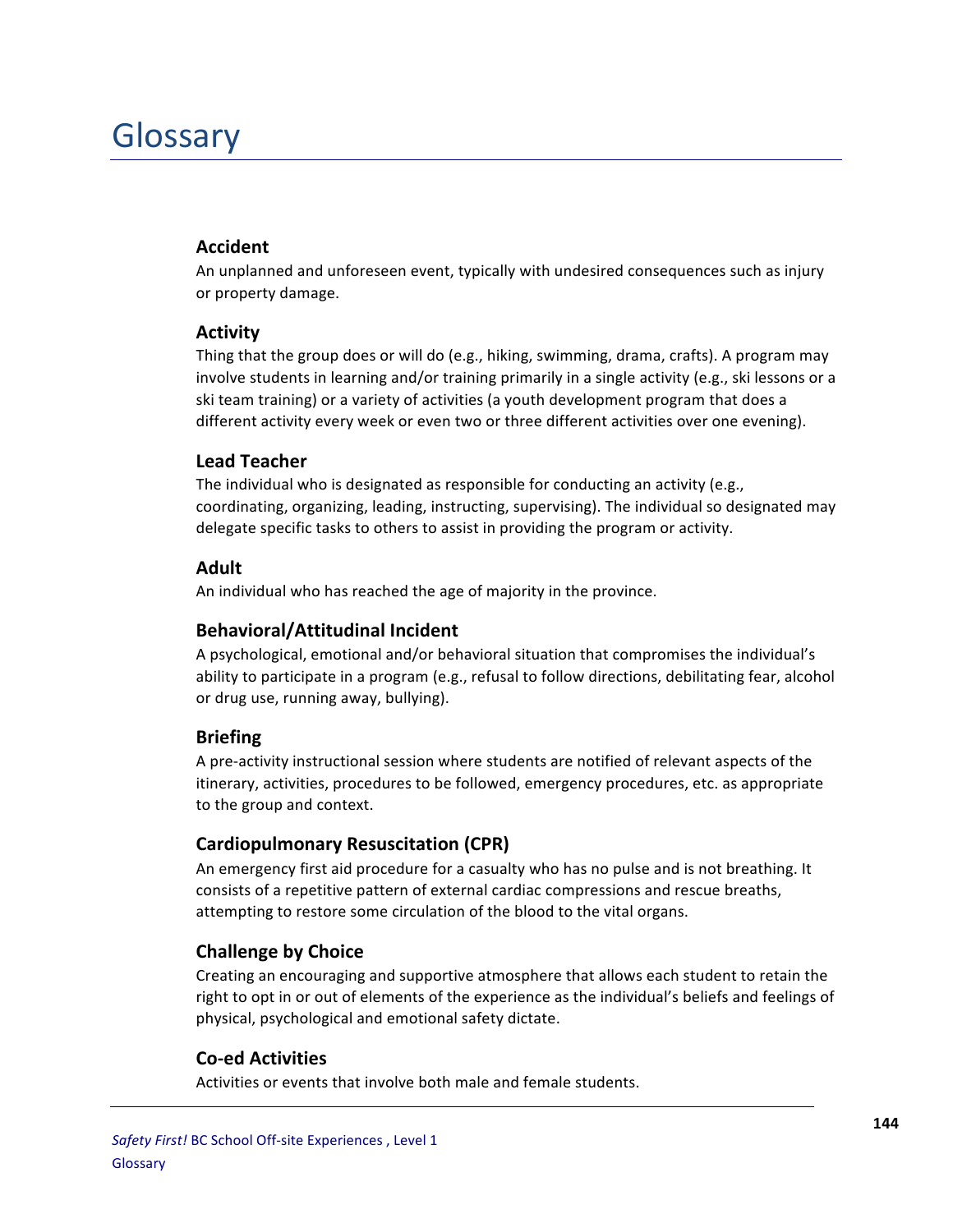### **Communication**

The process of disclosing relevant information and securing response and review to clarify understandings and expectations. Communication may be internal (within the organization) or external (e.g., with parents/guardians, service providers, emergency services).

#### **Competency**

The capacity, based on training and/or experience, to perform a certain task to a satisfactory level with sufficient consistency.

#### **Criminal!Records!Check**

An investigation to determine the nature, extent and recency of an individual's convictions and/or outstanding charges under federal or provincial laws.

#### **De+briefing**

A formal process conducted following an incident or near miss, for the purpose of helping clarify what occurred, what was learned and helping students come to closure.

#### **Due Diligence**

Taking such care that a reasonably prudent person would exercise in assessing the benefits and risks of a particular course of action. Acting reasonably and prudently in the best interests of an organization.

#### **Duty!of!Care**

The care and attention legally required or expected of a person, based on the existence of a relationship (e.g., leader-student).

#### **Emergency Response Plan**

A program or activity-specific plan that outlines procedures to follow in the event of an emergency (e.g., injury, missing person). It outlines who does what, when and how, including key internal and external communications elements.

#### **Emergency!Services**

Any of a number of community, regional, provincial or federal response units that may be contacted in the event of an emergency (e.g., ambulance, fire department, police) and who assume management of an emergency upon arrival at the scene.

#### **Emotional Abuse**

The infliction of psychological pain through ongoing threatening, blaming, belittling, neglect or other such behaviour.

#### **Evacuation**

An incident in which one or more people must leave the off-site experience.

#### **Event**

A planned unique occasion typically held within a relatively short time span (e.g., a special event like a games day and barbeque for members, hosting a weekend sport competition or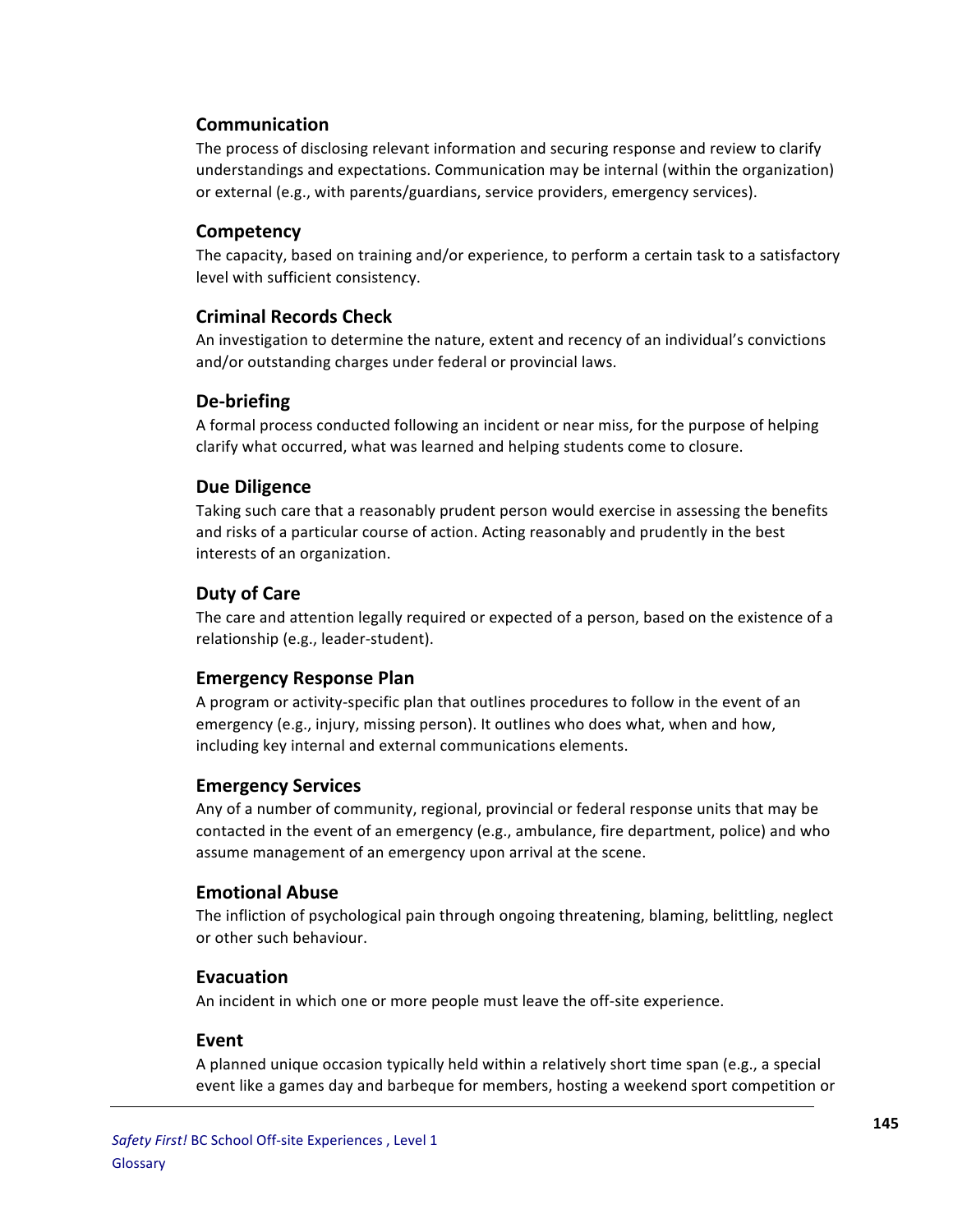tournament, taking a group on an international trip). An event may be open to the public or may be restricted to members or a particular subgroup of members of the organization. It may involve one or more activities.

#### **First!Aid**

The immediate and temporary assistance provided an injured or ill person until professional assistance (e.g., paramedics, medical personnel) is available.

#### **Gear**

The clothing, equipment and supplies needed to support participation in a given activity.

#### **Guideline**

A recommended practice related to identifying and managing known potential risks associated with a general or specific activity.

#### **Hazard**

A situation or set of circumstances, known or unknown, that could cause harm to a person(s) (i.e., pose a risk). Hazards may originate in the environment (e.g., inclement weather, rough terrain, wildlife), equipment (e.g., bald tires on van, leaky camp stove), activity (e.g., skiing down a hill), individuals (fatigue, sense of immortality) and/or group (e.g., lack of communication, conflict).

#### **Home!Contact!Person**

An individual who serves a group traveling out of the community by functioning as a liaison person and by retaining copies of the group's documents (e.g., itinerary, Emergency Response Plan, group member health and medical forms).

#### **Incident**

An event (action or situation) or sequence of events or circumstances that results in an injury, an illness, a stranding, damage to property, and/or an otherwise undesirable outcome or potentially dangerous situation. This includes situations with unintentional as well as intentional harm or damages.

#### **Industry!Standard**

A procedure or practice, which by broad application across organizations and/or jurisdictions, is deemed appropriate and reasonably safe.

#### **Informed!Consent**

Agreement to participate (student who has obtained the age of majority) or permission by the parent(s)/guardian(s) of a minor student for the minor to participate in a program or activity after securing understanding of the program or activity, including relevant risks.

#### **Inherent!Risk**

A risk that is so much a part of the activity that, without it, the activity loses its essential character (i.e., it "comes with the territory").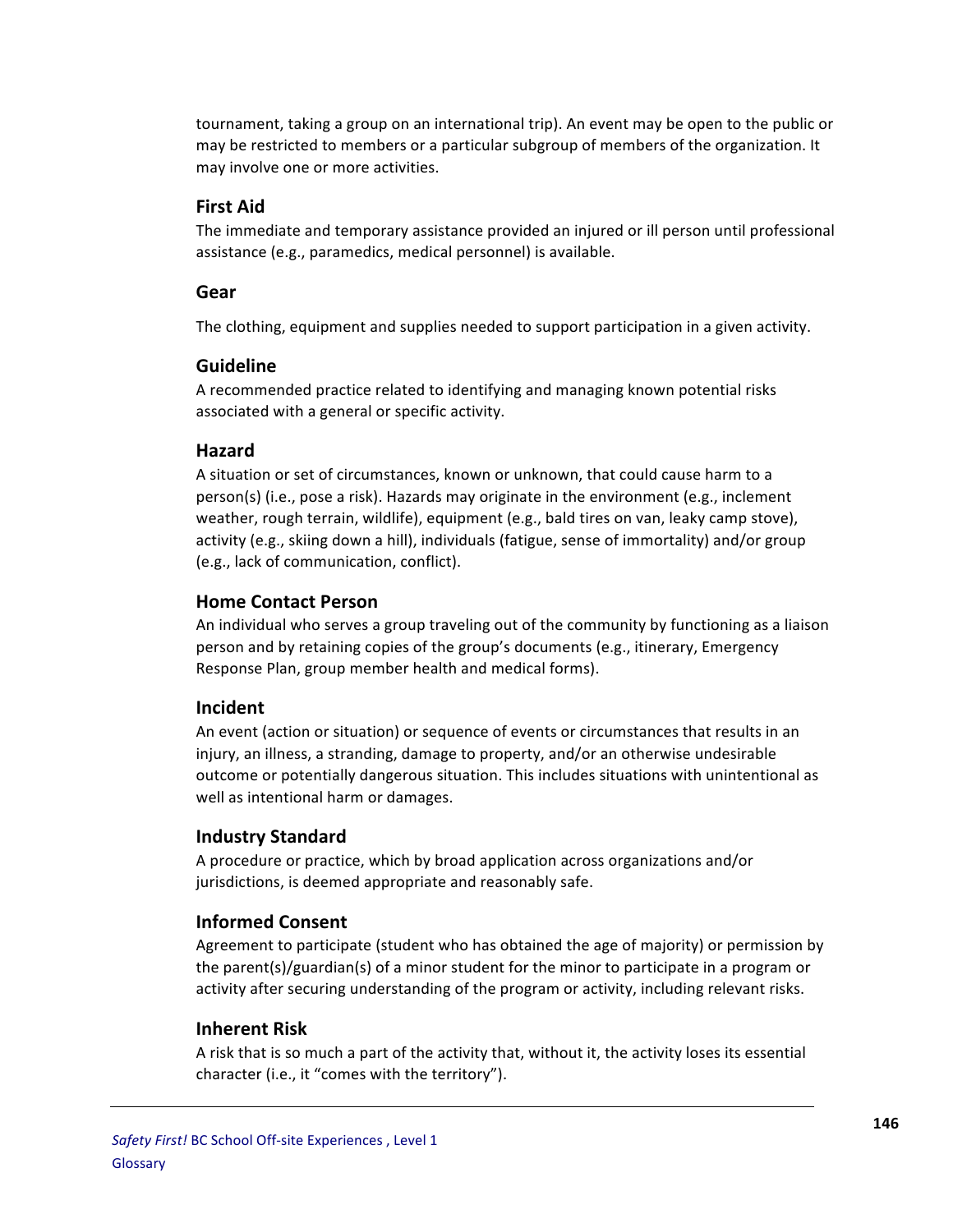#### **Insurance**

A method of paying for losses in which a party assumes the responsibility to pay for the losses of another party in exchange for the payment of premiums.

#### **International!Travel**

Travel outside the boundaries of Canada.

#### **Leader**

An individual, paid or volunteer, who is responsible for organizing, coordinating, instructing, guiding and supervising one or more people.

# **Legal Liability**

The legal obligation, under tort law, to pay a monetary award for injury or damage caused by negligent actions/omissions and/or the violation of statutory obligations.

# **Lifeguard**

An individual who is at least 16 years of age and who holds a current recognized National Lifeguard Service (NLS) lifeguard award and Standard First Aid certification or equivalent.

#### **Lifesaver**

An individual who is at least 16 years of age and holds a current Bronze Medallion or higher lifesaving award and a minimum of standard first aid certification.

### **Medical!Problems**

Physical or psychological illnesses, conditions, injuries that are generally of a temporary and/or recurring nature, and that limit participation in off-site and/or physical activities (e.g., mononucleosis, diabetes type I and type II, severe allergies, respiratory problems, fractures, sprains/strains, surgery, cancer treatment, severe phobias, bedwetting).

# **Minor**

An individual who has not yet reached the age of majority in the province.

# **Monitoring**

The systematic observation and/or recording of activities, events, conditions or processes over a period of time. Programs and activities are monitored for the purpose of making both short term (i.e., during the existing activity period) and long term (i.e., for future similar programs or activities).

# **Near Miss (Close Call)**

An unplanned and unforeseen situation or event where safety was compromised, but where through quick emergency response and/or good fortune, an undesirable outcome was averted.

# **Negligence**

The failure to act as a reasonable and prudent person would under similar circumstances.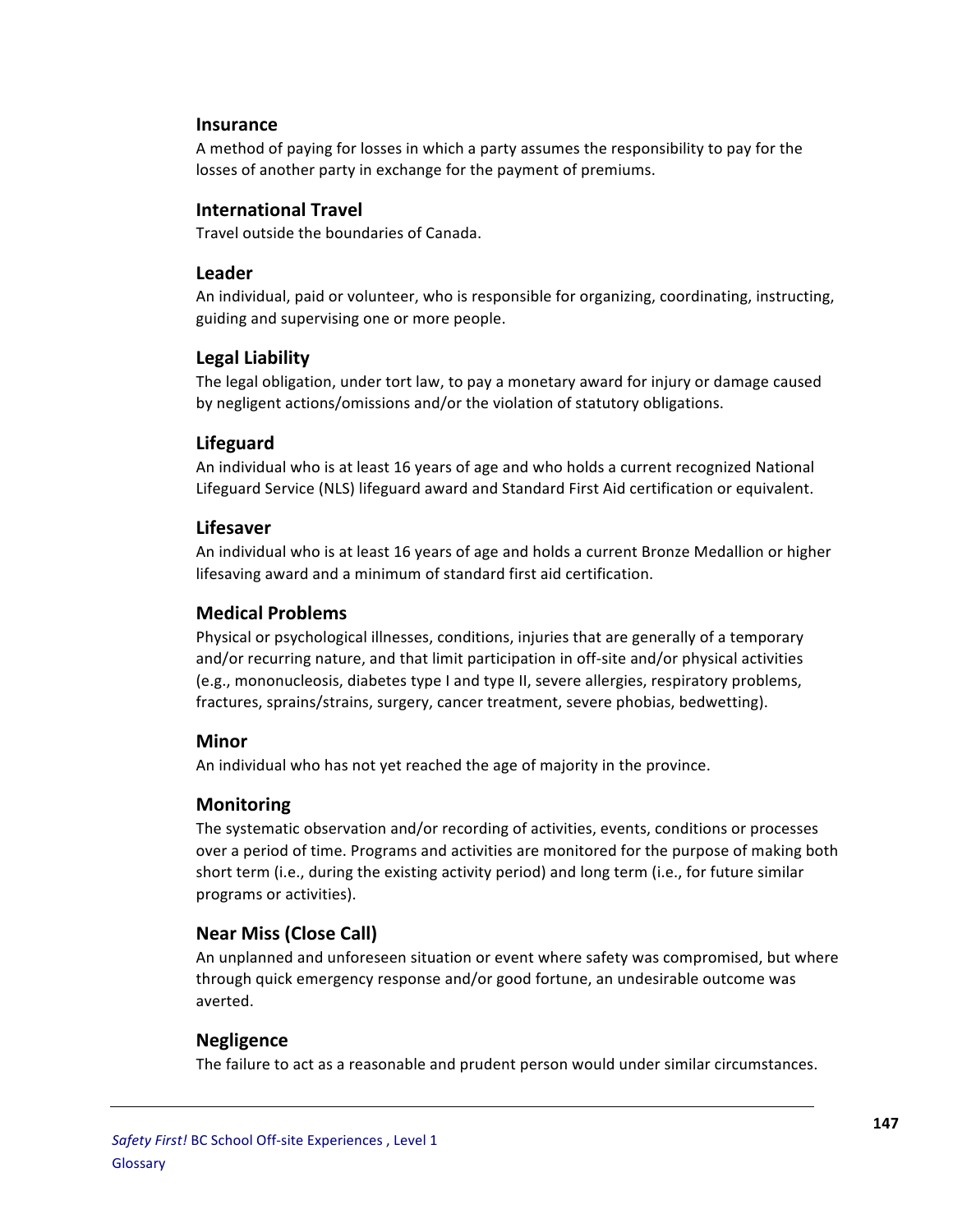# **Parent!or!Guardian**

The individual(s) who have legally recognized rights and responsibility for raising a child and for making decisions that affect that child's safety and security.

# **Personal Floatation Device (PFD)**

A device, approved by Canada (Department of Transport, Department of Fisheries and Oceans or Canadian Coast Guard), to provide buoyancy during aquatic activities.

### **Policy**

A statement of general philosophy regarding an area of endeavor (e.g., a school district's off-site experiences).

#### **Pool**

An aquatic facility operated under provincial regulations, where lifeguard personnel and lifesaving equipment are provided by the facility owner/operator (e.g., municipal pool, public pool, YMCA pool, waterpark).

#### **Practice**

A commonly used method of conducting an activity or operation, (e.g., types of safety equipment usually associated with participation in a particular outdoor pursuit activity).

# **Probability (Frequency)**

The likelihood of an incident (general and/or of a particular type) actually occurring.

#### **Procedure**

An administrative process involving identifiable steps and outcomes (e.g., a off-site experience proposal and approval process used by a school district).

# **Program**

A scheduled set or series of lessons, training sessions, and/or group meetings. Within a single organization, a number of programs may be provided that serve different age groups, skill/experience capacities, and objectives (e.g., recreational vs. competitive participation).

#### **Reference!Check**

An investigation by a selection body to obtain objective or subjective data from sources other than the individual being checked (e.g., character reference, past work reference), with a view to assessing that person's appropriateness for appointment to a position.

# **Risk**

An expression of possible loss or gain. With respect to loss, the potential for an individual(s) to be harmed (physically, psychologically and/or emotionally) through their exposure to a particular hazard or set of hazards. With respect to gain, the potential to obtain long term benefits in one or more parameters (e.g., cognitive, affective and/or physical).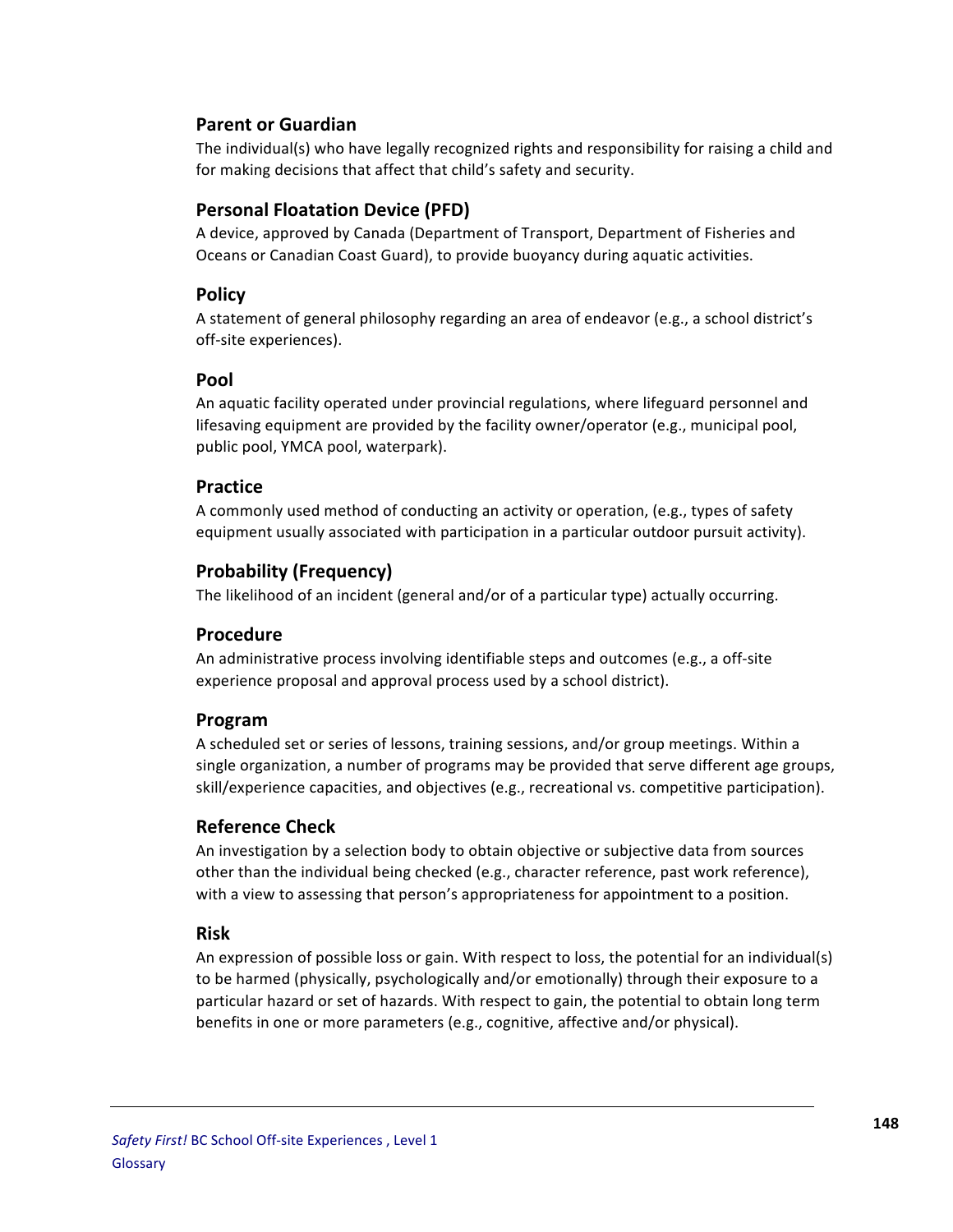#### **Risk!Assessment**

The process of identifying hazards and determining the manner and likelihood of someone being harmed by each of these hazards and their interactions with each other and the potential health risk posed by the hazard.

#### **Risk!Management!Plan**

A documented course of action for accepting, avoiding, reducing, and/or transferring an entity's risks.

#### **Safety**

The quality of not causing or of actively averting injury, illness, danger or loss. Freedom from the occurrence or risk of injury, illness, danger or loss.

#### **Screening**

The process of reviewing a candidate leader or supervisor for their qualification to serve in a particular capacity within a program or activity. Screening may involve completion of an application form by the candidate, interviewing, reference checks, police records check and/or other processes.

#### **Severity**

The seriousness of the outcomes of an incident (e.g., the number of people injured or ill and the likely short and long term impacts of the injury or illness).

#### **Sexual!Abuse**

Any unwanted and/or socially unacceptable act of a sexual nature, including suggestive language, body language, threats or promises used to secure such acts or tolerate them in others.

#### **Specialized!Equipment**

Apparatus or gear items that possess inherent risks that may not be obvious and/or readily manageable by all who attempt to use it, suggesting that prior to use the individual should receive some training regarding what the item is, how it is to be used, safety precautions and warnings, the risks of proper and improper use, and other relevant information. Where students are using specialized equipment (e.g., climbing equipment, power tools, chemicalbased products), they may require a higher level of supervision (e.g., more supervisors and/or closer supervision) until they master the equipment.

#### **Standard!of!Care**

The level of service, care, and attention and protection owed another under the law. The level varies based on the situational circumstances.

#### **Supervision**

The process of overseeing individuals engaged in a program or activity with regard to supporting safe and successful participation. Appropriate supervision includes consideration of the number of supervisors to students (the ratio), the proximity of the supervisors to the students (level of supervision), and other processes appropriate to the circumstances (e.g., head counts, buddy system).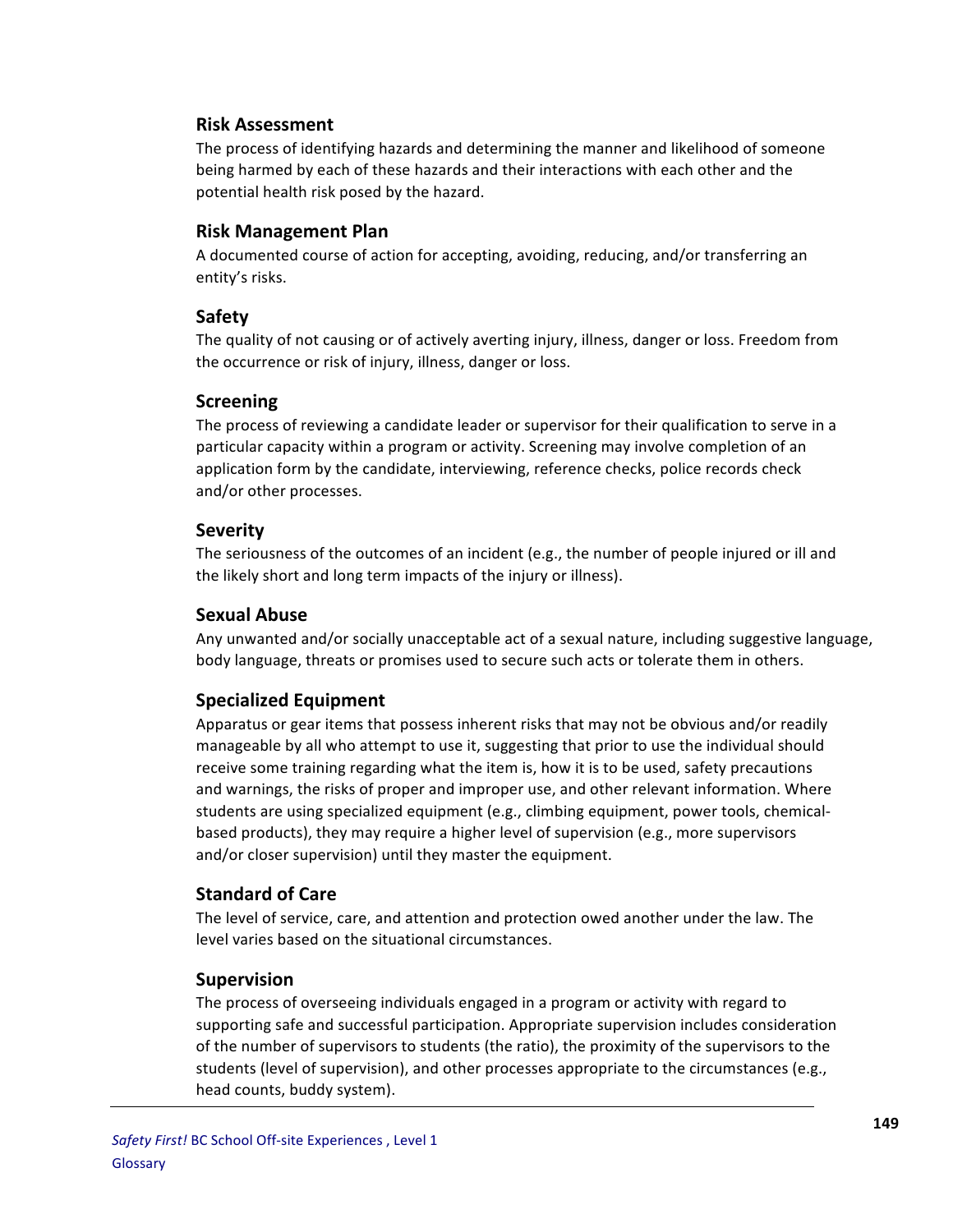#### **Survival!Swim!Test**

The Lifesaving Society's Swim to Survive test is a standardized procedure to assess an individual's capacity to swim or participate in aquatic activities in water above chest height without a personal floatation device (PFD). The test requires the candidate to: roll into the water, tread water one minute, and swim 50 meters any method. If the test cannot be achieved without wearing a PFD, the individual should be required to do it while wearing a PFD.

#### **Teacher**

A person who holds a teaching certificate and works in the K-12 education system instructing, guiding and supervising students.

# **Training**

Purposeful, planned instruction and/or practice provided to improve the knowledge, skill and/or capacity of learners and/or to qualify them for a specific function.

#### **Universal!Precautions**

The common procedures used to minimize the potential for the transmission of blood borne pathogens through exposure to another person's blood or bodily fluids (e.g., nasal secretions, sputum, vomit, semen, vaginal secretions, feces, urine). All such blood or bodily fluids should be assumed infected by HIV or Hepatitis and treated as such.

#### **Vicarious Liability**

The legal responsibility of a person or organization for the acts or omissions of another. For example, organizations are generally vicariously liable for the negligent actions or omissions of their employees and volunteers where these people are under the control and direction of the organization and are acting within the scope of their responsibilities when an incident occurs.

#### **Volunteers**

Individuals who do unpaid work for organizations or groups.

# **Volunteer!Drivers**

Those who volunteer to drive their own vehicles, or organization-owned, rented, or leased vehicles.

#### **Workers!Compensation**

The process of assessing and awarding financial payment or benefits for injuries that occur in one's place of work.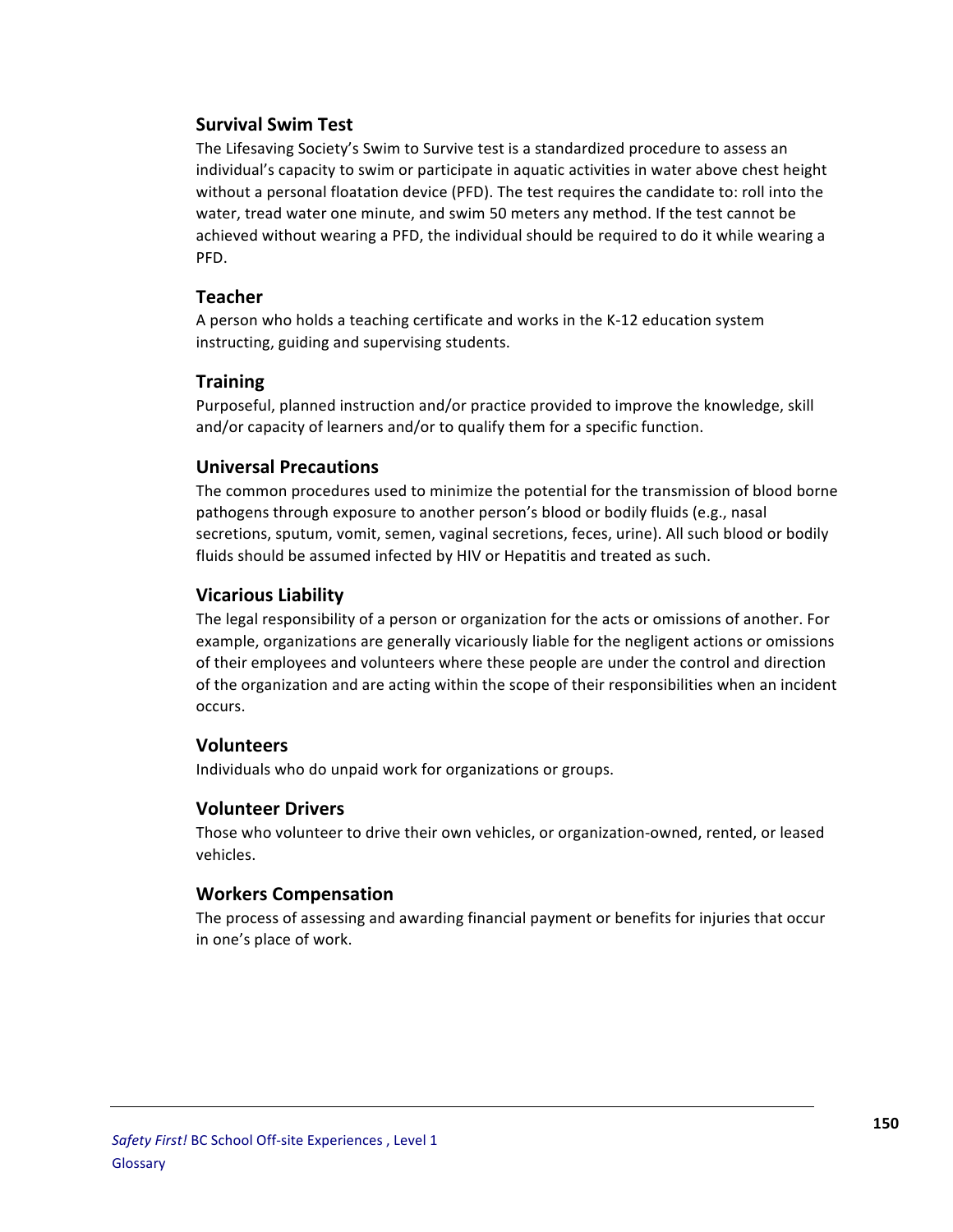# Appendices

- Appendix A **Emergency Response Checklist**
- **Appendix!B Sample!First!Aid!and!CPR!Courses**
- **Appendix!C Sample!First!Aid!Kit!for!Local!Low!Risk!Activities**
- **Appendix!D Universal!Precautions**
- **Appendix!E Handling!Disposal!of!Dangerous!Items**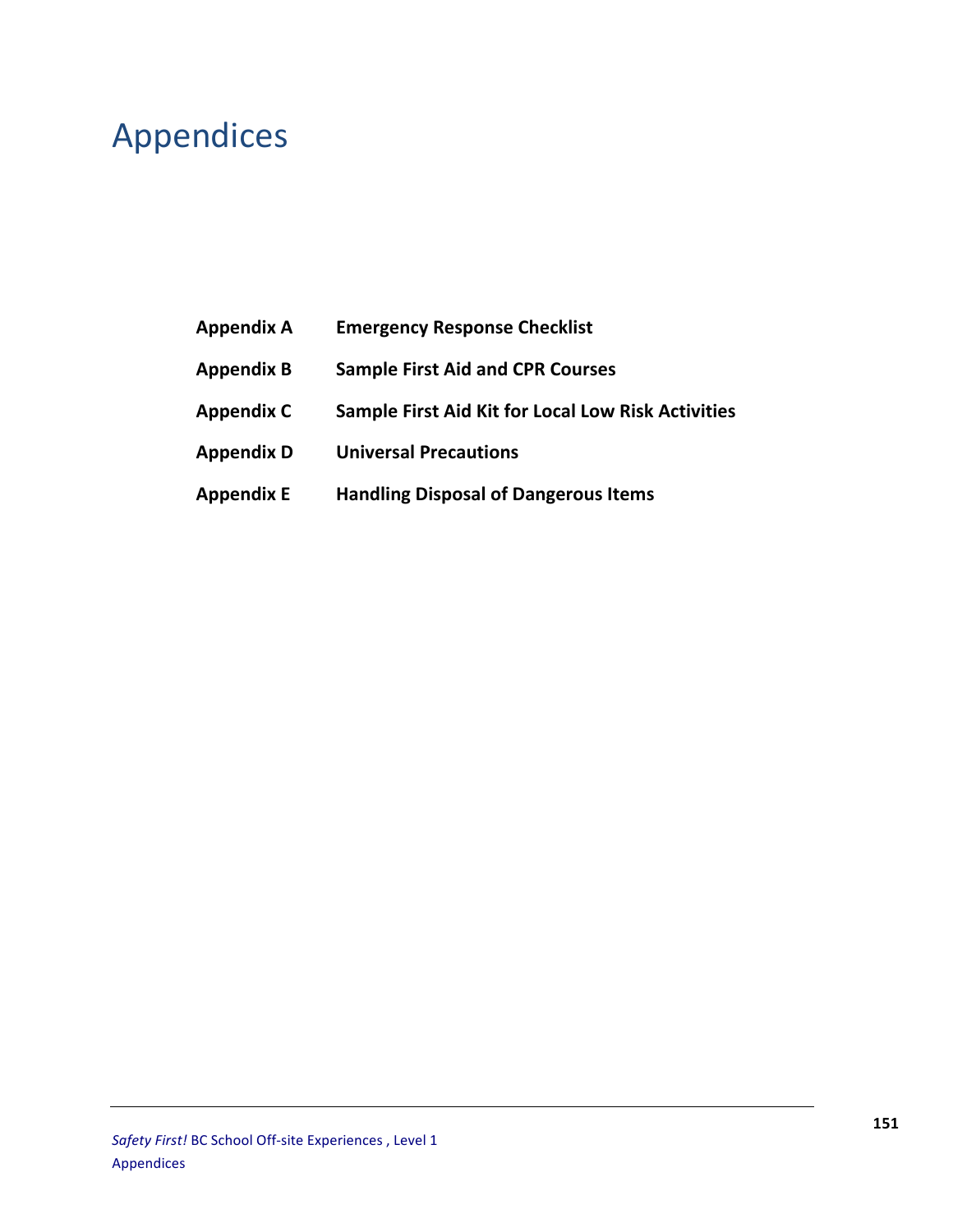# *A.%Emergency%Response%Checklist*

#### **Immediate!Response**

- $\Box$  STOP, ASSESS the situation, then ACT (implement an appropriate emergency plan);
- □ safeguard the group (e.g., stop activity) and self (e.g., universal precautions);
- $\Box$  communicate the situation to other supervisors in the group;
- $□$  identify members of the group who can assist with the situation and delegate tasks;
- $\Box$  if a student is missing, initiate missing person procedures;
- □ first aider in group to treat casualty(ies) calmly and at a level consistent with training;
- $\Box$  do not move an injury casualty (casualty can move self if appropriate and possible); and
- $\Box$  access casualty's health and medical form for relevant information.

#### **Managing the Incident**

- $\Box$  notify EMS if/as necessary, providing info: type of emergency, exact location/address/ landmarks/directions, and contact name and phone number to call back (e.g., cell phone);
- $\Box$  clear any traffic from entrance/access route and have someone wait to direct EMS to casualty;
- $\Box$  transmit casualty's relevant health and medical information to EMS personnel;
- $\Box$  call or have the principal call casualty's parent(s)/guardian(s)/emergency contacts;
- □ have an adult stay with casualty until the parent(s)/guardian(s) arrive (e.g., meet at hospital);
- □ ensure supervision and support of remaining students (e.g., shelter, water, food);
- $\Box$  if off-site, assess the situation and determine if outing will continue or be curtailed;
- □ support students emotionally, in both the short and longer term, as appropriate;
- $\Box$  notify the principal or designate of all relevant information;
- $\Box$  avoid speaking with the media or allowing students to video incident aftermath/call media; refer media inquiries to a designated district media contact (expect media/public interest); and
- $\Box$  do not discuss fault or legal liability with others, nor sign anything related to liability.

#### **Follow!up**

- $\Box$  write down accurately, as soon as possible, an account of all events, times and contacts after the incident and record witness contact information;
- $\Box$  preserve any evidence, and document what is evident (e.g., photos, video);
- $\Box$  if injury(ies) have been suffered that have reasonable probability to lead to investigations and/or legal action, consult with legal representatives for advice, next steps, etc.;
- $\Box$  complete an Incident Report Form and/or other incident report documentation;
- ❏ secure!written!witness!statements!as!soon!as!is!practicable;
- $\Box$  debrief the incident with the affected staff, volunteers, service providers and students;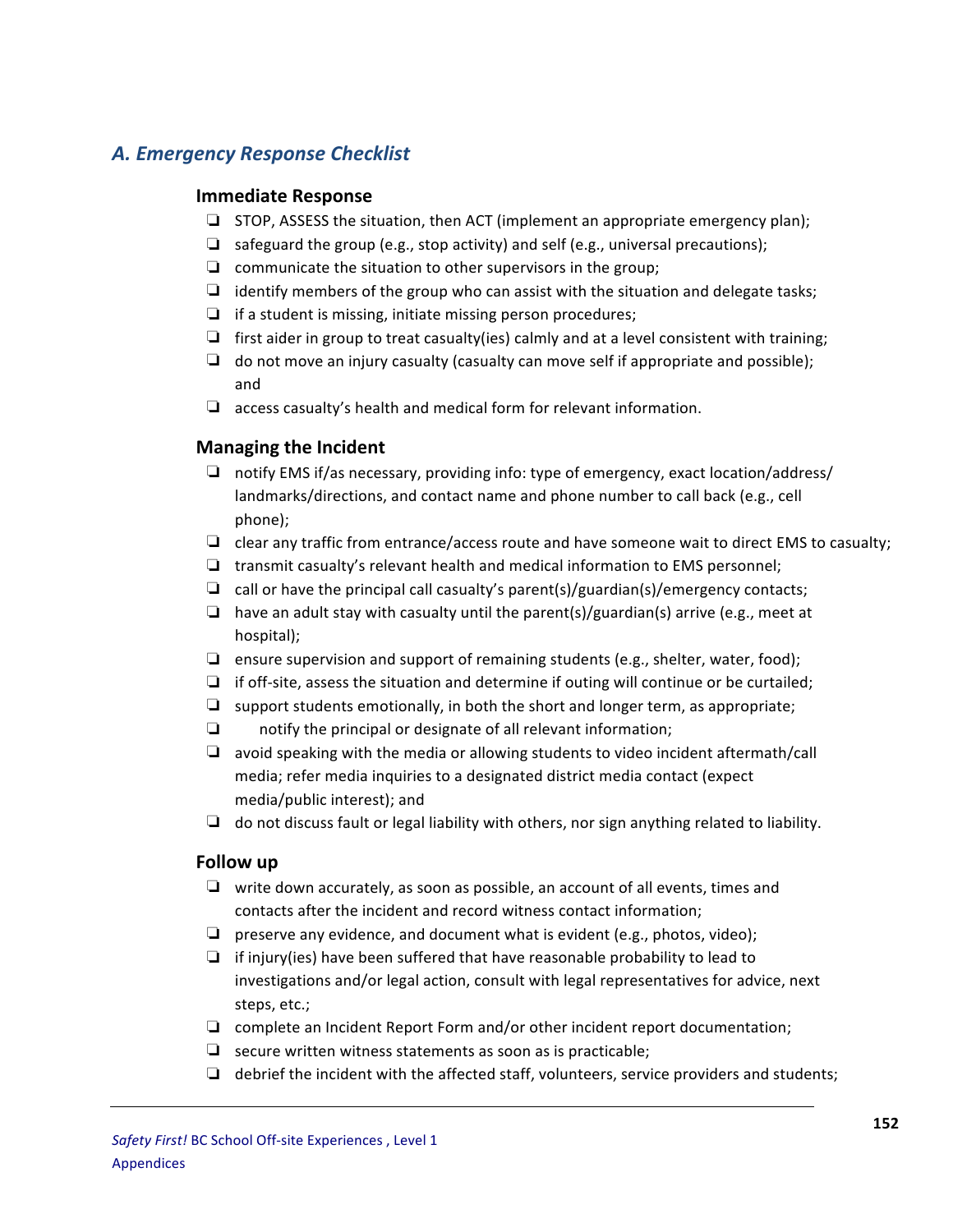- $\Box$  keep receipts for any expenses incurred; and
- $\Box$  co-operate with organization, insurer, worker health and safety representatives, Worker's Compensation Board and others potentially tasked with reviewing the incident.

# *B.%Sample%First%Aid%and%CPR%Courses%*

A variety of first aid and Cardiopulmonary Resuscitation (CPR) courses are available around BC. Some involve only first aid or CPR, but many combine the two elements.

Many courses also include Automated External Defibrillator (AED) training. AED units, used to restart a casualty's heart in the event it stops, are available in many schools and public facilities. All teachers/leaders should know that, whether they have any training or not in use of an AED, that if someone's heart appears to have stopped (can't feel a pulse), USE AN AED if available. Use of a unit cannot harm the person (unit won't transmit a charge if the person's heart is still beating) so there is nothing to lose and use of AEDs has already saved many lives.

Some common first aid and/or CPR providers are noted, but there may be others available (public or private) in communities as well; the list is not exclusive, nor does provision of it suggest that a course from another provider is not as good or as valid.

The courses listed here are for teachers/leaders involved in local, relatively low risk activities. For those involved in higher care outdoor pursuits, aquatics and/or remote area travel, see the Level 2 Manual for additional course suggestions.

#### Lifesaving Society

- CPR A, B, or C
- Emergency First Aid (CPR A, B or C and AED)
- Lifesaving Standard First Aid (CPR C and AED)
- Aquatic Emergency Care (CPR and AED)

#### St. John Ambulance

- St. John Ambulance Emergency First Aid (CPR C and AED)
- St. John Ambulance Standard First Aid (CPR C and AED)

#### Red Cross

- CPR A, B, C and AED
- Emergency First Aid (CPR A)
- Standard First Aid (CPR A)
- Emergency Child Care First Aid (CPR B and AED)
- Standard Child Care First Aid (CPR B and AED)

#### **EMP Canada**

- Emergency First Aid (CPR A)
- Standard First Aid (CPR C and AED)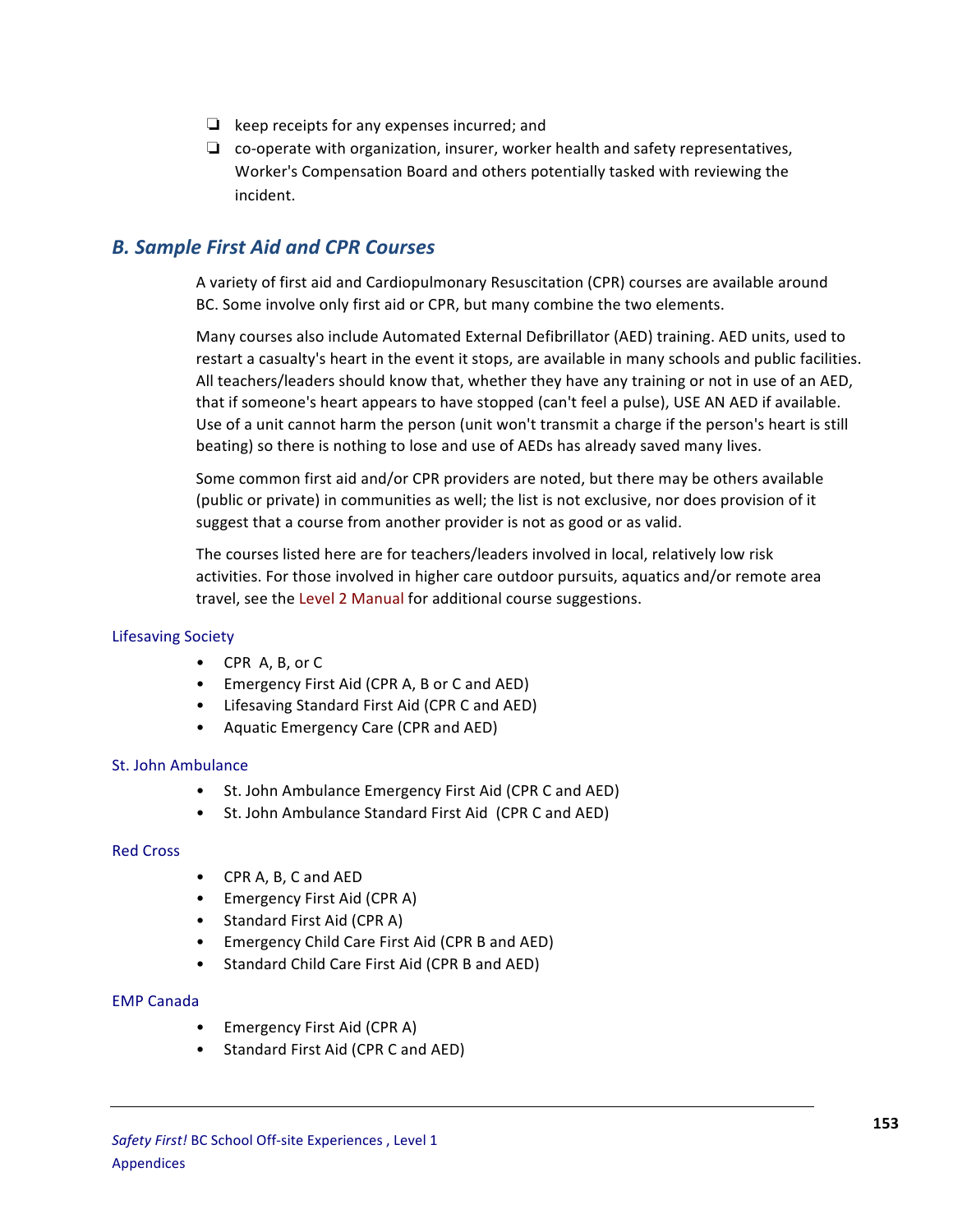#### Canadian Ski Patrol

• Canadian Ski Patrol System First Aid (CPR C)

# *C.%Sample%First%Aid%Kit%for%Local%Low%Risk%Activities*

| Local (< 20 minutes to get casualty to EMS or from EMS arriving on-site) |                                                                       |                                                               |  |
|--------------------------------------------------------------------------|-----------------------------------------------------------------------|---------------------------------------------------------------|--|
|                                                                          |                                                                       |                                                               |  |
| 1 pr.                                                                    | Scissors/EMT shears; 14 cm stainless steel                            | Cutting tape or blister protection pad                        |  |
| 1 pr.                                                                    | Tweezers/Forceps; 11.5 cm stainless steel                             | To remove splinters, ticks; clean wounds                      |  |
| 5                                                                        | Safety pins - assorted sizes                                          | Fastening tensors, triangulars, etc.                          |  |
| 1                                                                        | Pocket mask with one-way valve                                        | Protects first aid provider during artificial respiration/CPR |  |
| 50                                                                       | Hand cleaning towelettes; individually packaged                       | Cleaning around wounds, washing first aid provider's hands    |  |
| 12                                                                       | Antiseptic towlettes; 19 x 14 cm; individually packaged               | Cleaning wounds                                               |  |
| 4                                                                        | Triangular bandages; cotton; min.1.25 m                               | Bandaging, splinting                                          |  |
| 1 roll                                                                   | Crepe tension bandage; 7.5 cm x 4.5 m                                 | Sprains/strains, holding dressings in place                   |  |
| 2 rolls                                                                  | Conform gauze bandage; 7.5 cm                                         | Holding dressings in place, creating pressure bandages        |  |
| 40                                                                       | Adhesive bandages (sterile); assorted sizes; individually<br>packaged | Minor cuts, scrapes                                           |  |
| 6                                                                        | Sterile gauze dressings; 10 cm x 10 cm; individually packaged         | Wound dressing                                                |  |
| 2                                                                        | Sterile pressure dressings; 16.5 cm x 10 cm; individually<br>packaged | Wound dressing                                                |  |
| $\overline{2}$                                                           | Sterile abdominal dressings; 20 cm x 25 cm; individually<br>packaged  | Dressing large wounds                                         |  |
| 1 roll                                                                   | Adhesive tape; 2.5 cm x 4.5 m                                         | Taping dressings or splints                                   |  |
| 6                                                                        | Butterfly or steri-strips                                             | Wound closure                                                 |  |
| 6                                                                        | Cotton-tipped swabs                                                   | Removing foreign material from eye                            |  |
| 6 pr.                                                                    | Latex or nitrile waterproof gloves                                    | Universal precautions                                         |  |
| 1                                                                        | <b>Emergency Response Checklist</b>                                   | Reference                                                     |  |
| 1                                                                        | First aid booklet                                                     | Reference                                                     |  |
| 1                                                                        | List of first aid kit contents                                        | Reference, restocking after use                               |  |
| 1                                                                        | Pencil (soft, waterproof); paper/forms                                | Note taking, recording vital signs, etc.                      |  |
| 3                                                                        | Incident Report Form                                                  | To document incident                                          |  |
| $\mathbf{1}$                                                             | Space blanket, blanket, or sleeping bag                               | Keeping immobilized casualty warm                             |  |
| $\mathbf{1}$                                                             | Instant cold pack                                                     | Prevents inflammation (use with caution)                      |  |
| $\mathbf{1}$                                                             | Waterproof waste bag (e.g., ziplock bag)                              | Disposing of potentially hazardous waste                      |  |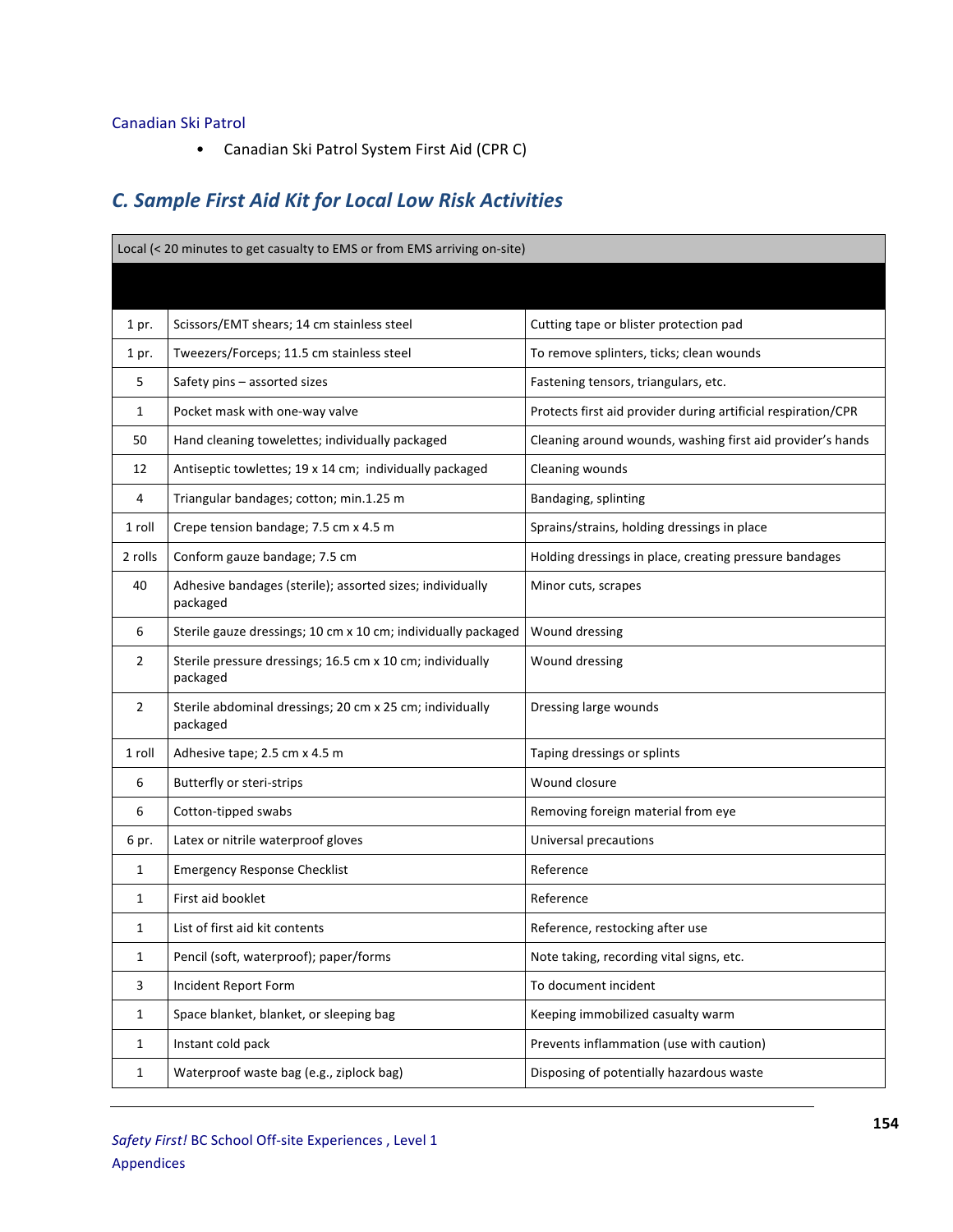# *D.%Universal%Precautions*

To help prevent the spread of communicable diseases, including, but not limited to, hepatitis A and B and likely C, HIV infections, bacteria and viruses that cause diarrhea and vomiting and intestinal parasites such as worms or giardia, the following universal precautions are recommended (practice and instruct other teachers/leaders and students as appropriate):

- 1. Wash hands after use of the bathroom, before preparing or eating food, or if blood or other body substances gets on one's hands or one's gloves. Wash for at least 20 seconds. Use personal towels or disposable paper products.
- 2. Avoid sharing water bottles, bites of food, eating utensils, lip balm, etc.
- 3. Use personal handkerchiefs or single-use disposable tissues for runny noses, etc. Dispose of tissues immediately in a secure receptacle (e.g., a plastic bag, garbage bin).
- 4. Avoid accidental injuries when handling sharp objects such as knives, saws, etc.
- 5. Any individual with an open skin condition should avoid direct contact with others in the group.
- 6. Cover cuts or wounds until a scab has formed if there is potential for skin contact with others.
- 7. Wear disposable waterproof gloves if there is any risk of coming in contact with body secretions (e.g., blood, saliva, vomit, urine, stool). Dispose of gloves after use and wash hands.
- 8. Using soap and water, antiseptic cleansers or a bleach-water mix (1 part bleach to 9 parts water), wash all objects and surfaces that have come into contact with body fluids. Use paper towels and dispose of the used ones in a plastic bag.
- 9. Bag and dispose of contaminated first aid supplies, clothing or equipment. Soiled clothing and equipment may be washed in hot, soapy water and dried in a hot dryer or clothes dry-cleaned.
- 10. Use a ventilation device for emergency resuscitation.
- 11. Follow accepted first aid protocols for control of bleeding/other body fluids.
- 12. Wear a protective face shield in situations where body fluids may be exposed to a first aider or other helper's mucous membranes (mouth, nose and eyes).

By following these precautions, the risk of transmission of most communicable diseases will be reduced substantially.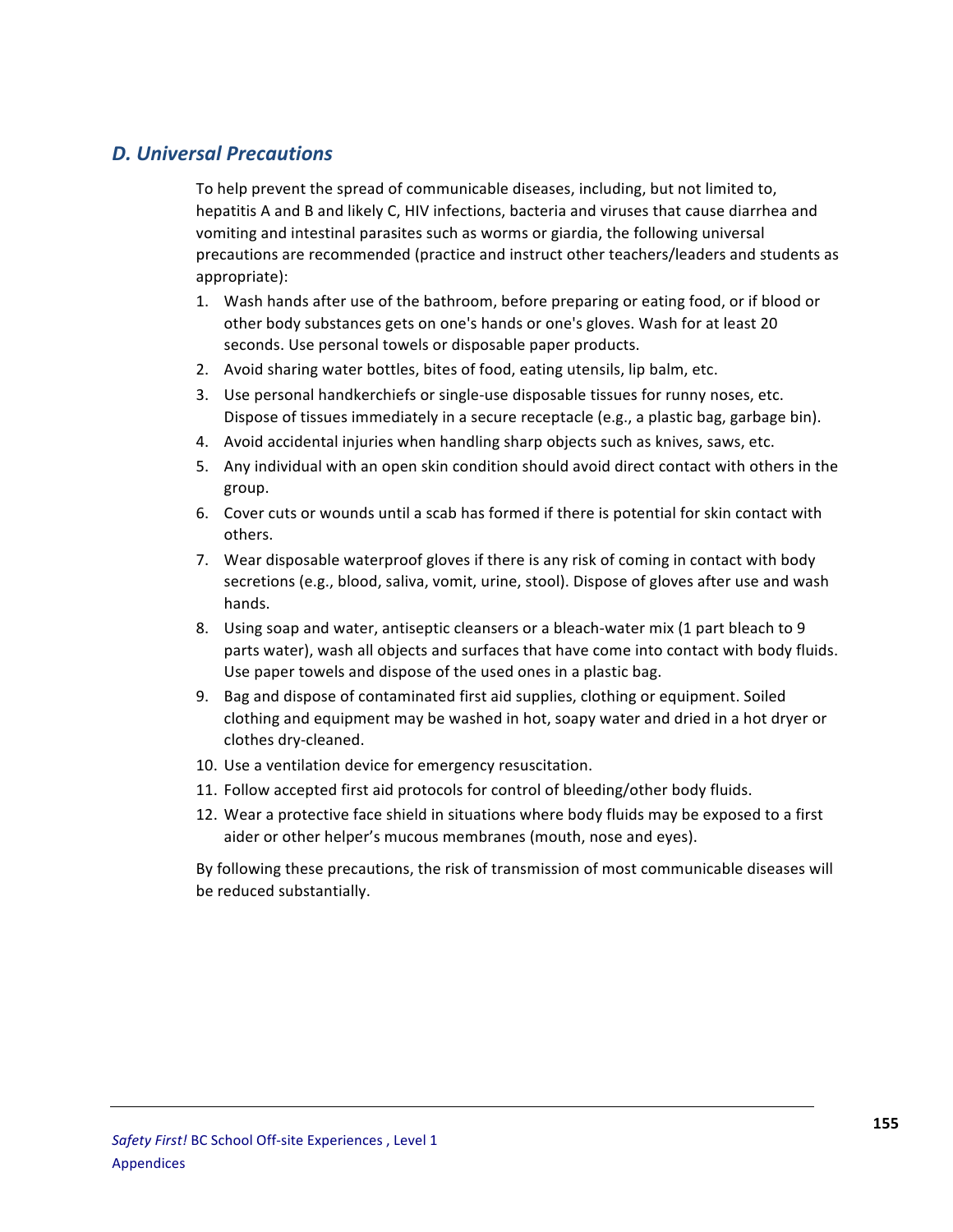# *E.%Handling%Disposal%of%Dangerous%Items*

In the course of providing school activities in public and/or private facilities or environments, a teacher/leader or student may come across offensive and/or potentially dangerous items left by others (e.g., used needles, syringes, condoms). While potentially not infected, treat all such items as if they do carry HIV, Hepatitis B or Hepatitis C viruses.

- If found, avoid touching such items and especially do no permit students to touch them. Keep the group away, close off the spot, and/or post a supervisor. Contact the facility manager or the principal to arrange for appropriate disposal of the item(s) by a trained person (e.g., school nurse, municipal employee) with the appropriate tools (e.g., pincer tool, sharps box).
- Where this is not possible, and immediate action needs to be taken to protect group members and/or other vulnerable people:
	- $-$  locate an appropriate rigid container (e.g., glass bottle, drink can, water bottle to be sacrificed for the purpose) and bring it to the item(s);
	- $-$  put on waterproof gloves (e.g., from first aid kit);
	- $-$  locate an appropriate tool (e.g., tweezers/forceps from first aid kit);
	- $-$  avoid touching the item(s) with the hands if possible;
	- $-$  only pick up one needle at a time;
	- $-$  do not attempt to re-cap a needle;
	- $-$  pick up a needle by the blunt end only and hold it pointed down (never toward anyone);
	- $-$  deposit it in the temporary container and cap or tape over the top of the container;
	- mark the container clearly "Not for recycling" and DO NOT place it into the trash, dumpsters, blue bags or recycling bins (doing so places the health of workers at risk);
	- keep the container out of the reach of children until it is disposed of; and
	- contact municipality, local pharmacy or other appropriate agency).
- $\bullet$  If a group member is injured by a needle:
	- allow the wound to bleed freely for one to two minutes by squeezing the area around the wound:
	- DO NOT suck the wound;
	- $-$  cleanse the area of the wound with soap and warm water or antibacterial cleanser or wipes;
	- similarly, clean up any blood;
	- $-$  bandage the wound;
	- contact the individual's emergency contacts and transport or arrange transport to medical aid:
	- contact the principal or designate immediately.